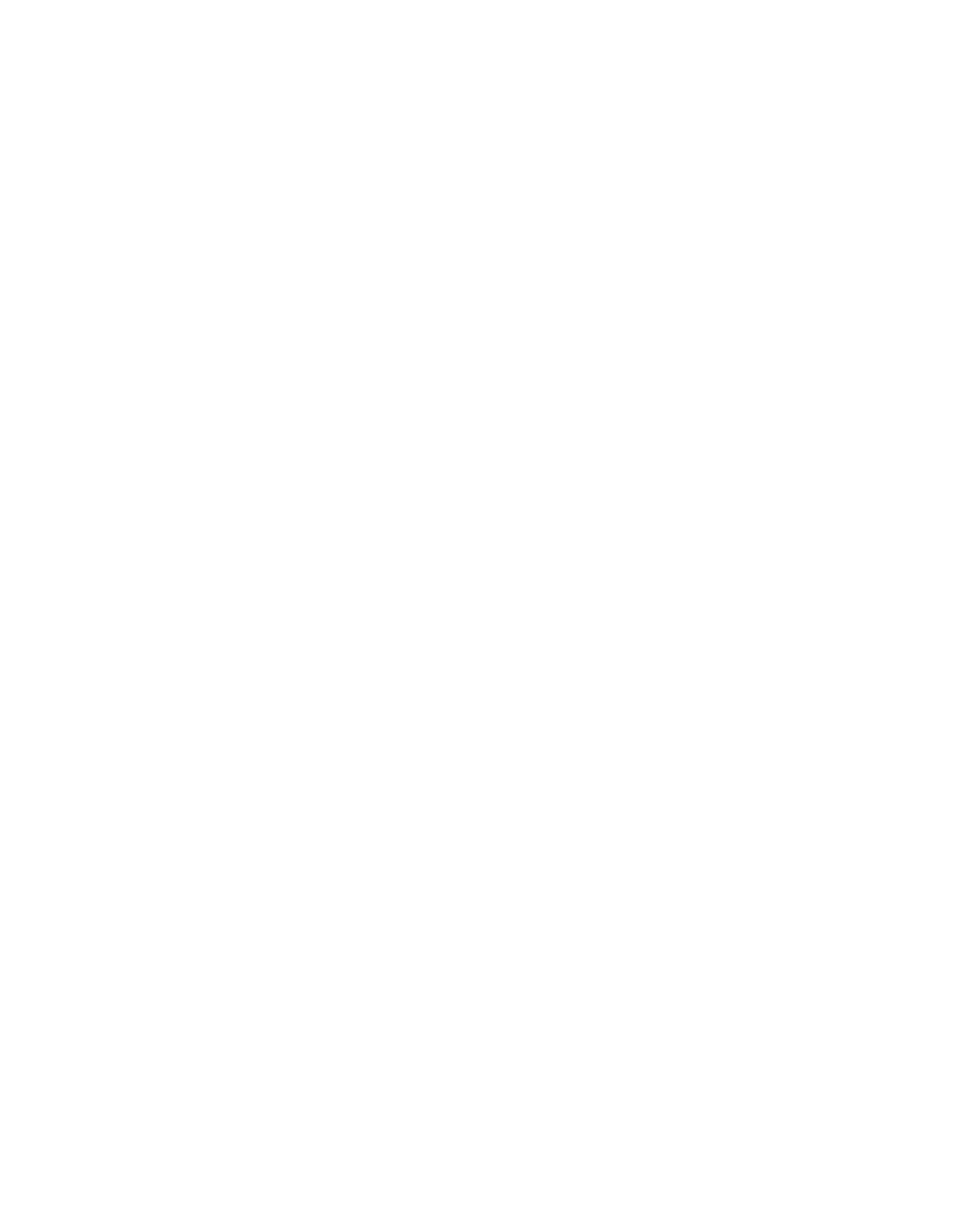

**MARYANNE MORSE**  Clerk of the Circuit Court Seminole County

June 3,2010

The Honorable Bob Dallari Chairman The Board of County Commissioners Seminole County, Florida 1101 East First Street Sanford, FL 32771

Dear Mr. Chairman:

I am very pleased to present you with the attached limited review of the Neighborhood Stabilization Program.

The review found conditions that warrant management's attention. These conditions and management's corrective action plans are included in the report that follows.

I would like to personally thank the Community Services Department personnel for their assistance throughout the course of this review. Their assistance was deeply appreciated. With warmest personal regards, I am

Most cordially,

Wayer Wor<br>Maryanne Morse

Clerk of the Circuit Court Seminole County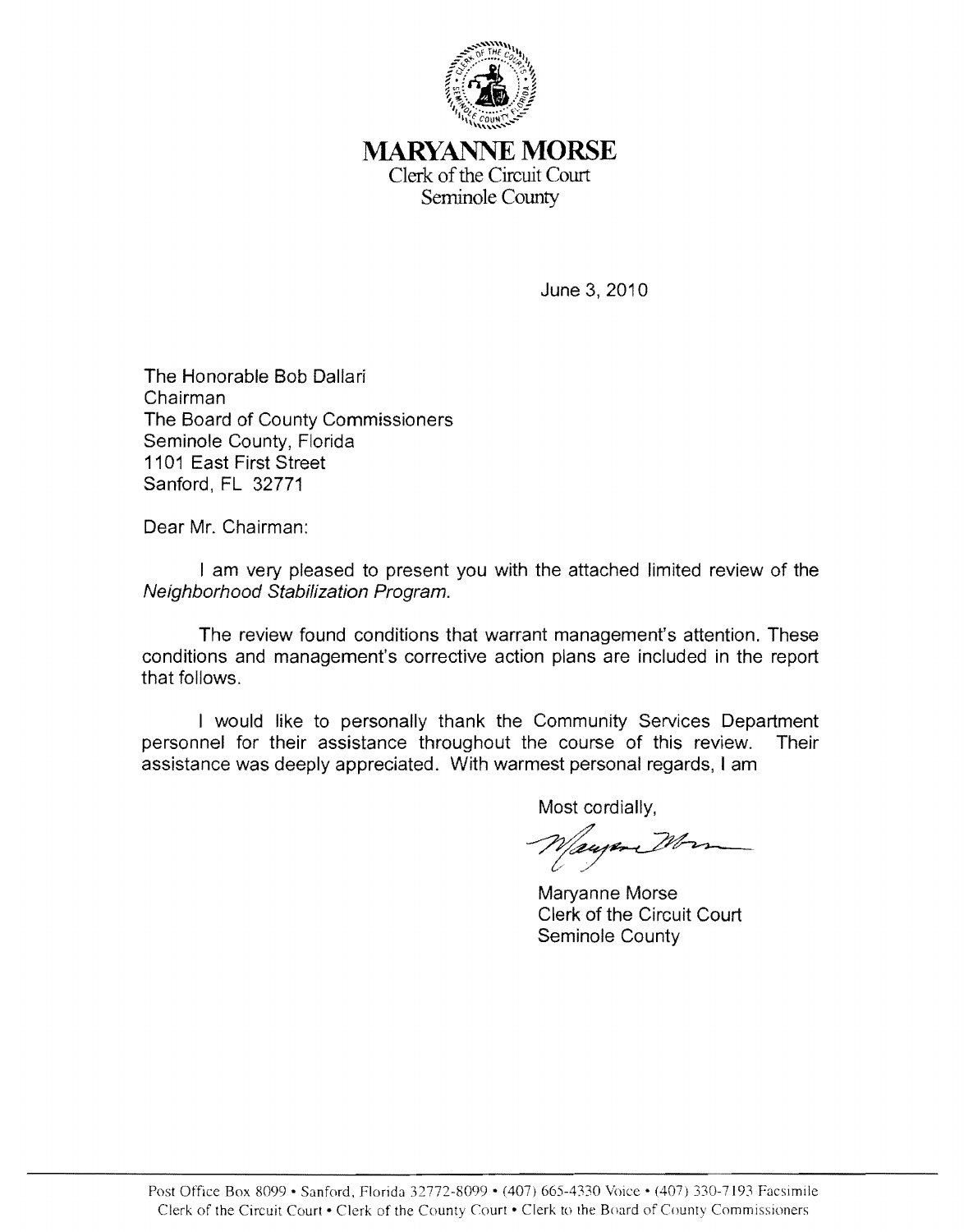#### **DISTRIBUTION LIST**

BOARD OF COUNTY COMMISSIONERS Mr. Bob Dallari Mr. Michael McLean Mr. Dick Van Der Weide Mr. Carlton Henley Ms. Brenda Carey

> COUNTY MANAGER'S OFFICE Mr. Joseph A. Forte

DEPARTMENT OF COMMUNITY SERVICES Ms. Michele Saunders

BOARD OF COUNTY COMMISSION RECORDS Ms. Sandy McCann

| Prepared by:               |
|----------------------------|
| The Office of the          |
| Clerk of the Circuit Court |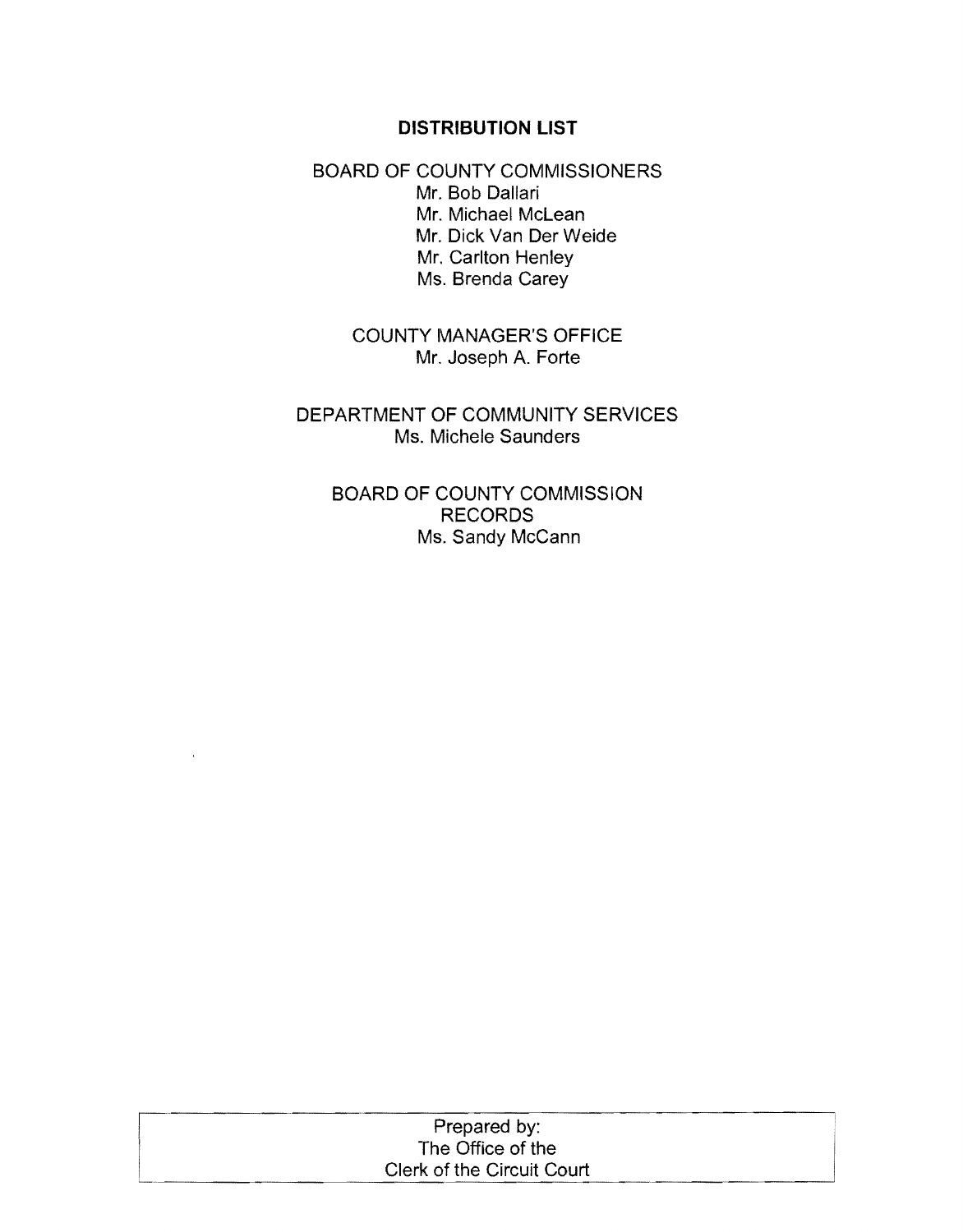# TABLE OF CONTENTS

# Transmittal letter

# Findings and Recommendations

|    | 1. Inspection of rehabilitation work should be performed before<br>approving payment to developers.                          |
|----|------------------------------------------------------------------------------------------------------------------------------|
|    |                                                                                                                              |
|    | 2. Work write-up or estimates submitted by developers should be<br>evaluated for reasonableness.                             |
|    | 3. Sub-contractors used by developers should be approved by the<br>County as required in developers' contracts.              |
|    | 4. Restrictive Use Covenant should be recorded timely.                                                                       |
| 5. | Internal process to conduct quality control of NSP files should be<br>developed and contract compliance should be monitored. |
|    |                                                                                                                              |
|    | 6. Formal NSP policies and procedures should be adopted.                                                                     |
|    | 7. No formal process exists to ensure developers' pay property taxes and<br>insurance on NSP properties.                     |
|    |                                                                                                                              |

| Prepared by:               |  |
|----------------------------|--|
| The Office of the          |  |
| Clerk of the Circuit Court |  |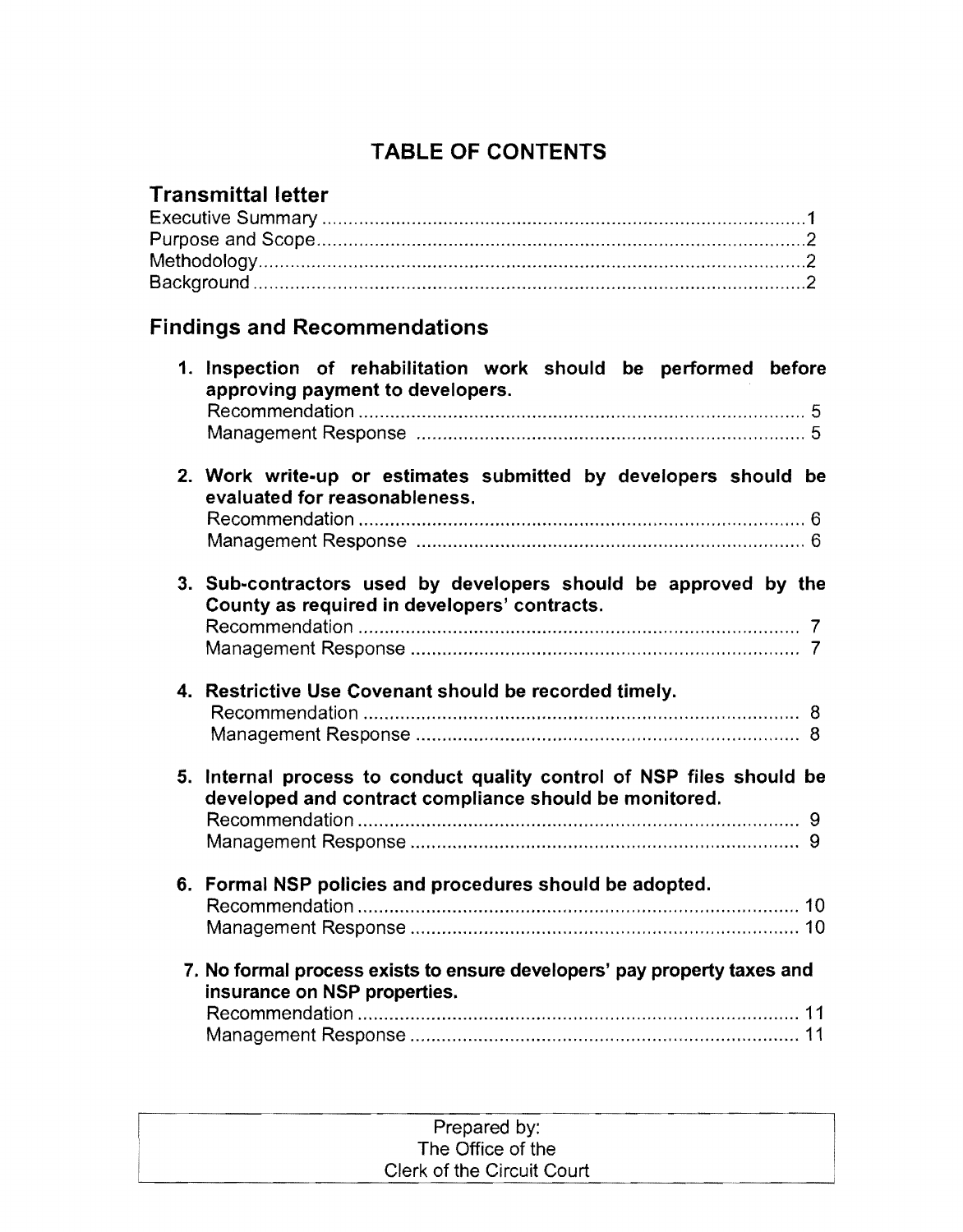# **Seminole County Department of Community Services Community Assistance Division**

# **Limited Review of the**

# **Neighborhood Stabilization Program**

# **EXECUTIVE SUMMARY**

This report presents the results of our limited review of the *Neighborhood* Stabilization Program (NSP) grant agreement between Seminole County, Community Services Department-Community Assistance Division (the "County") and the U.S. Department of Housing and Urban Development (HUD). Our objective was to evaluate whether the County has established adequate controls over the NSP.

We concluded that:

- Inspection of rehabilitation work should be performed before approving payment to developers, audit evidence of such approval should be noted of inspections conducted;
- Work write-up or estimates submitted by developers should be evaluated for reasonableness. The work write up should be signed as evidence of review indicating proper due diligence has been exercised;
- Sub-contractors used by developers should be approved by the County as required in the developers' contracts;
- Restrictive Use Covenant should be recorded timely;
- Internal process to conduct quality control of NSP files should be developed and contract compliance should be monitored;
- Formal NSP policies and procedures should be adopted.
- No formal process exists to ensure developers' pay property taxes and insurance on NSP properties.

We have included specific recommendations following each of our findings in the Findings and Recommendations Section of this report.

| Prepared by:               |  |
|----------------------------|--|
| The Office of the          |  |
| Clerk of the Circuit Court |  |
|                            |  |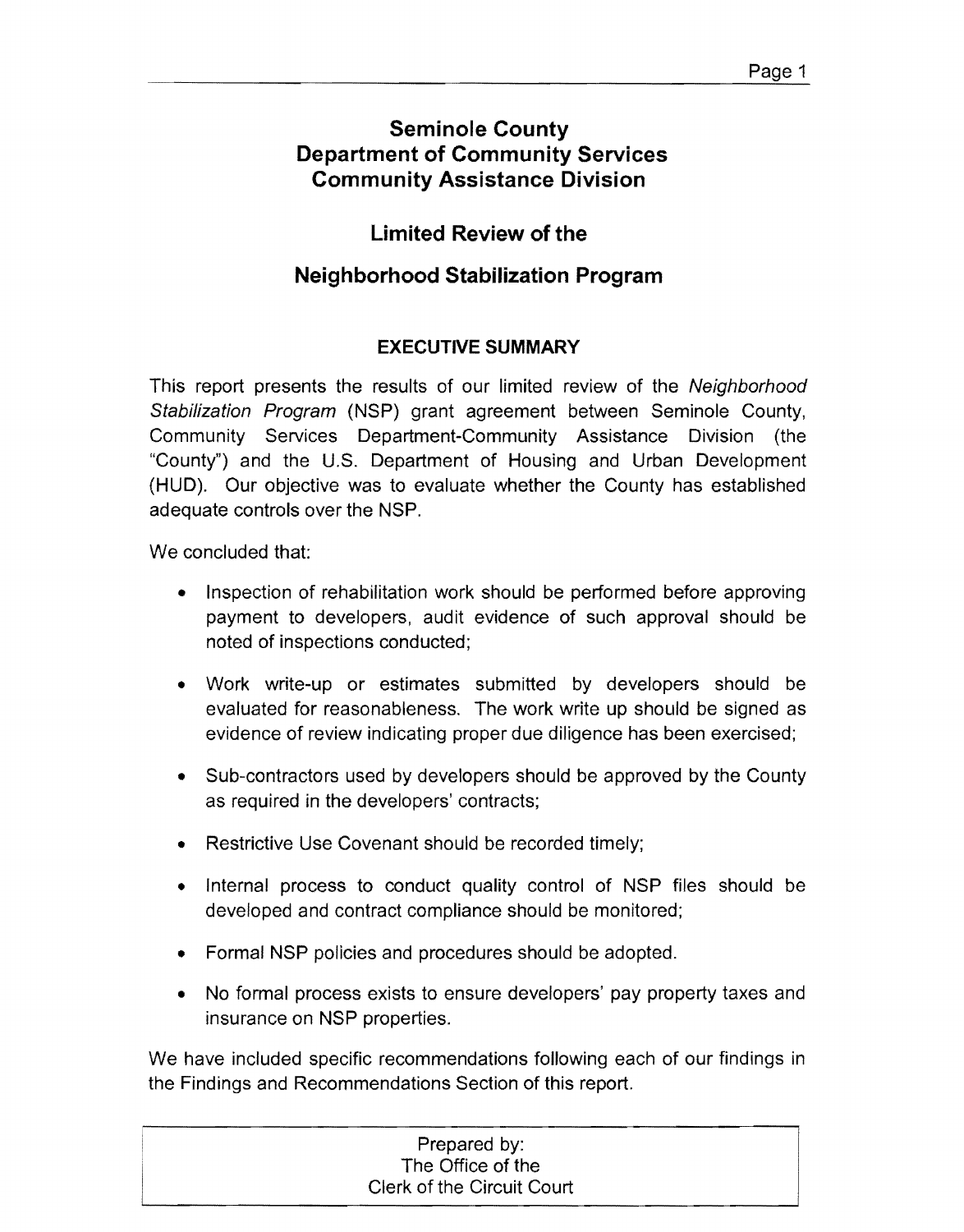# **PURPOSE and SCOPE**

The purpose of this limited review was to evaluate the adequacy of internal controls over nine (9) vouchers submitted for payment of rehabilitation costs, developer fees and resale of a property. The vouchers presented covered the period of October 2009 through December 2009.

### **METHODOLOGY**

To accomplish our objectives, we:

- Interviewed Community Services Department personnel
- Reviewed:
	- o Agreements with developers;
	- o Work estimates and work orders for rehabilitation work;
	- o Independent appraisals of properties acquired by the County on behalf of developers;
	- $\circ$  Lease agreements for rental properties;
	- o Vouchers submitted by developers;
	- o Recording of Restrictive Use Covenants;
	- $\circ$  Final inspections of rehabilitation work performed;

### **BACKGROUND**

The Neighborhood Stabilization Program (NSP) was created under the Housing and Economic Recovery Act of 2008. It was established for the purpose of stabilizing communities that have suffered from rising residential foreclosures and property abandonment. The NSP permits States and local governments to purchase foreclosed homes at a discount and rehabilitate or redevelop them in order to respond to rising foreclosures and falling home values.

In November 2008, the County submitted the 2008-2009 substantial amendment One-Year Action Plan for the Neighborhood Stabilization Program (the "Plan"). In the Plan the County identified the geographic areas of greatest need based on the number of home foreclosures between August 1, 2007 and September 2008.

| Prepared by:               |
|----------------------------|
| The Office of the          |
| Clerk of the Circuit Court |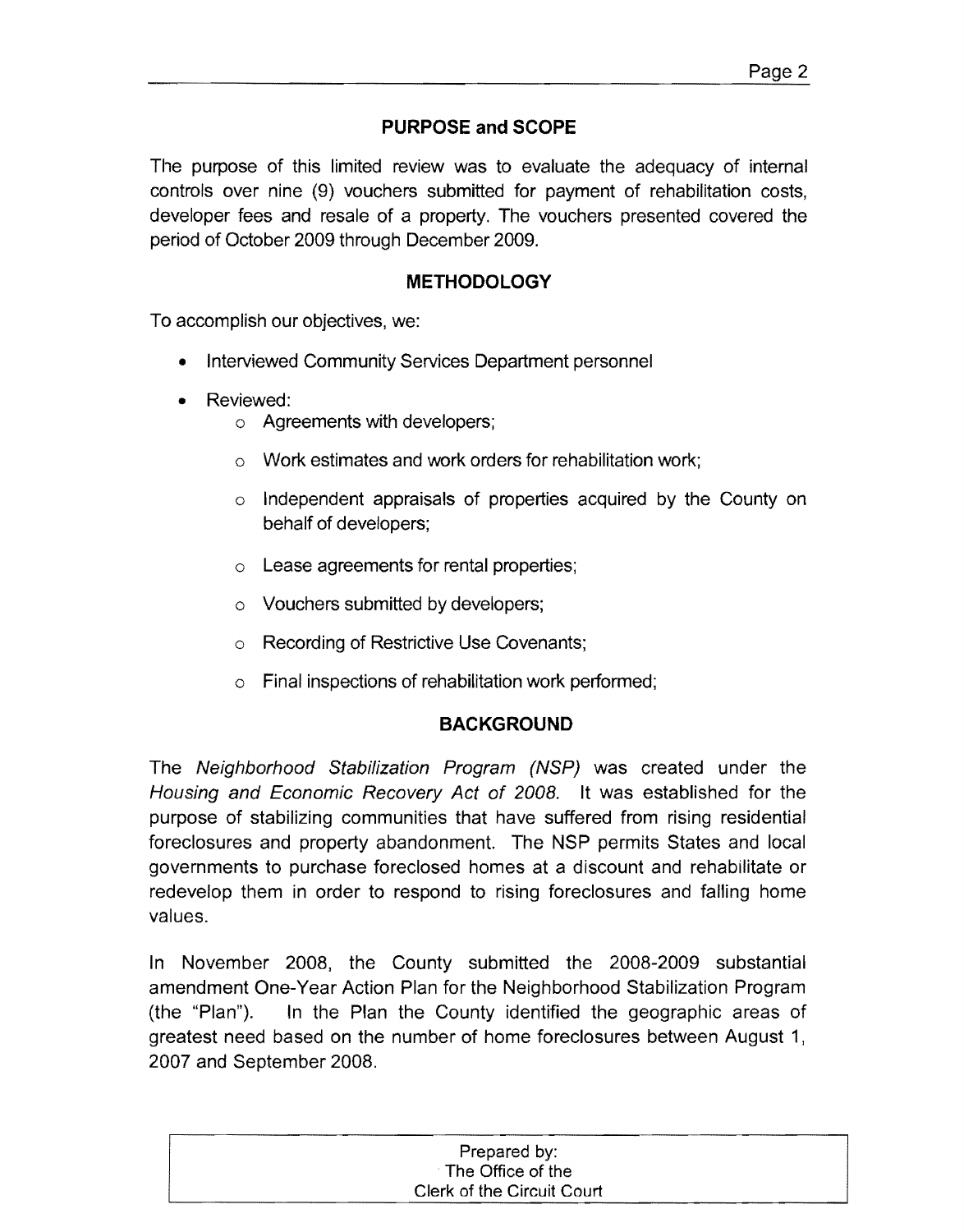# **BACKGROUND**

Due to the number of foreclosures in the County, HUD deemed the County to be an entitlement county, which allowed the County to contract directly with HUD for the NSP funding. The NSP funds allocated to the County was based on the percentage of home foreclosures; the percentage of home financed by sub-prime mortgages and the percentage of homes in default or delinquent. The amount allocated to the County was \$7,019,514. The County has eighteen (18) months (June 30, 2010) to spend or obligate the funds; however, the program's end date is December 31, 2013.

In March 2009 the County sought Request for Proposals (RFP) from entities that were interested in acquiring abandoned or foreclosed properties for resale or rental to low, moderate and middle income qualified households. Qualified organizations would be required to provide the following activities:

- Acquire, Rehabilitate and Resale the property to income qualified individuals
- Acquire, Rehabilitation and Rent the property to income qualified individuals

Several entities responded to the RFP. Four developers were awarded contracts in July 2009. The four companies were:

- 1. Clarkson Concepts, Inc. Re-sales and Rental
- 2. Miller Construction Services, LLC Re-sales and Rental
- 3. Ruby Builders, Inc. Re-sales
- 4. Woodard Construction Co. Re-sales

The County retained an appraisal company to determine the market value of the properties. The County acquires the property discounted from the appraised value on behalf of the developer. In addition to acquiring the property, the County pays the rehabilitation costs and a developer's fee for that property. The maximum amount the County pays in rehabilitation cost is \$15,000. If the repairs needed are greater than \$15,000 the amount, subject to prior written County approval, will be increased to \$20,000.

The developer fees are listed below:

- **Re-sales** the Developer is paid a fee of  $$11,536.83<sup>1</sup>$
- **Rentals** the Developer is paid a fee of \$9,564.33<sup>2</sup>

*<sup>2</sup>* The Developer Is also paid the discounted monthly rental income to cover the operating expenses of the unit

| Prepared by:               |
|----------------------------|
| The Office of the          |
| Clerk of the Circuit Court |

 $<sup>1</sup>$  To date one property has been resold</sup>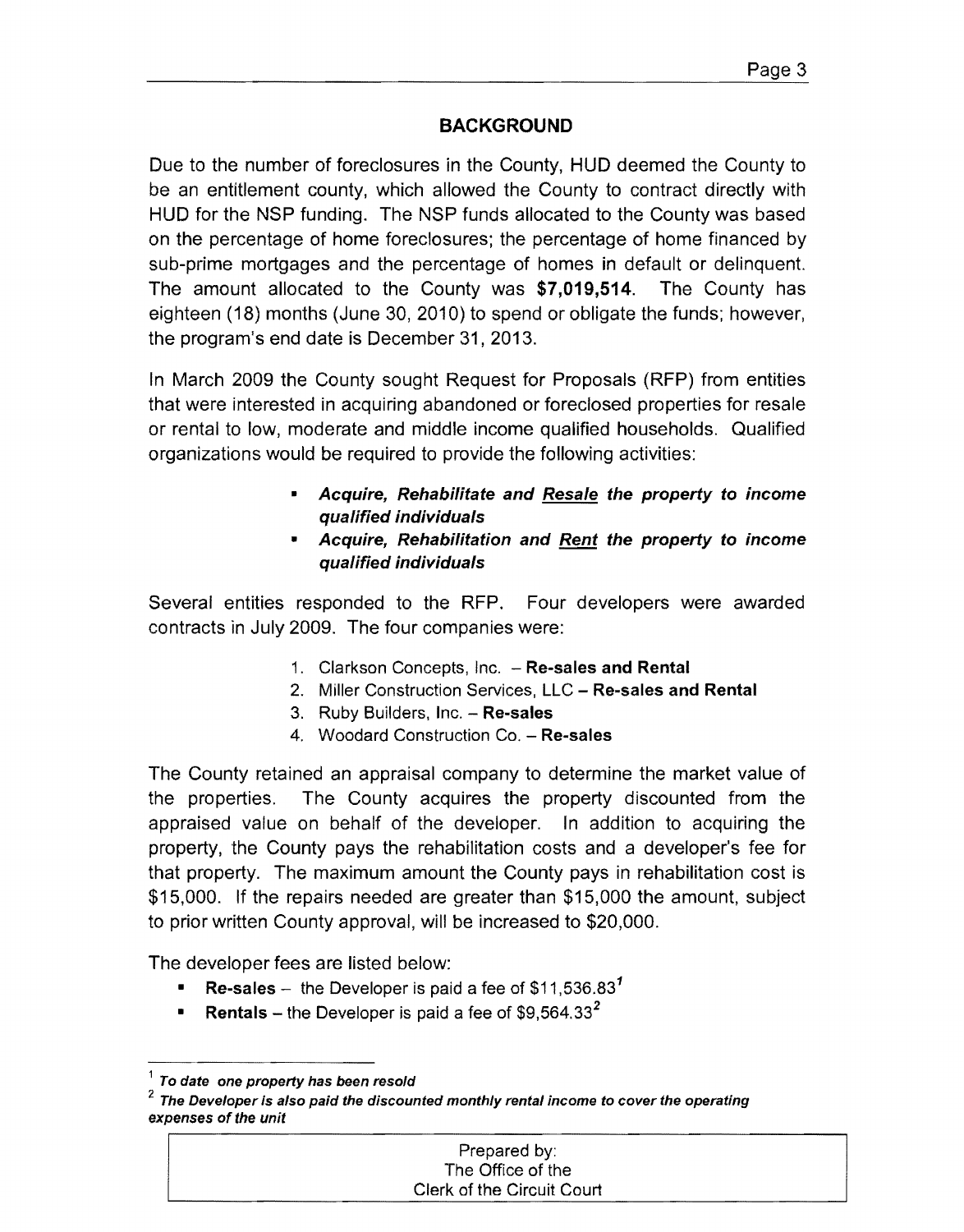## **BACKGROLIND**

Since the property is acquired in the Developer's name a restrictive use covenant is required to be recorded restricting use of the property to provide housing for low, moderate or middle income households for a period of twenty (20) years from the recording date.

In an effort to assess the established controls over the NSP, the Clerk's Internal Audit Department performed a limited review of the process in place for the Community Services Department (the Department) to ensure NSP funds are spent pursuant to the terms of the Plan submitted to HUD as well as the executed agreement with the developers.

The following were observed based on discussions with Department staff.

- Approximately \$1.5 million of the NSP funds will be used to provide soft second mortgages to low, moderate and middle income qualified families.
- Approximately \$1.8 million will be used to acquire, rehabilitate and **provide** rental to low, moderate and middle income qualified families.
- Approximately \$3 million will be used to acquire, rehabilitate and resale homes to low, moderate and middle income qualified families.
- Approximately \$702,000 will be used to cover administrative expenses.

The initial families considered in the NSP were families on the SHIP (State Housing Initiative Program) waiting list. To date the County has acquired 33 properties; 11 properties for re-sales and 22 for rental.

Internal Audit selected nine (9) vouchers for testing; four (4) were payments made to developers for rehabilitation work performed; four (4) were developer fees paid and one (1) resale of a property sold.

The four (4) developer fees tested were for rentals and were adequately supported with the executed lease agreements which entitled the developers to such fees.

As of December 31, 2009, the County has had one (1) resale. Internal Audit observed the property was resold for an amount in excess of the initial acquisition cost and rehabilitation subsidy as required in the resale contract. The net amount was disbursed to the County at the time of closing and was properly supported by the HUD-1 settlement statement.

| Prepared by:               |
|----------------------------|
| The Office of the          |
| Clerk of the Circuit Court |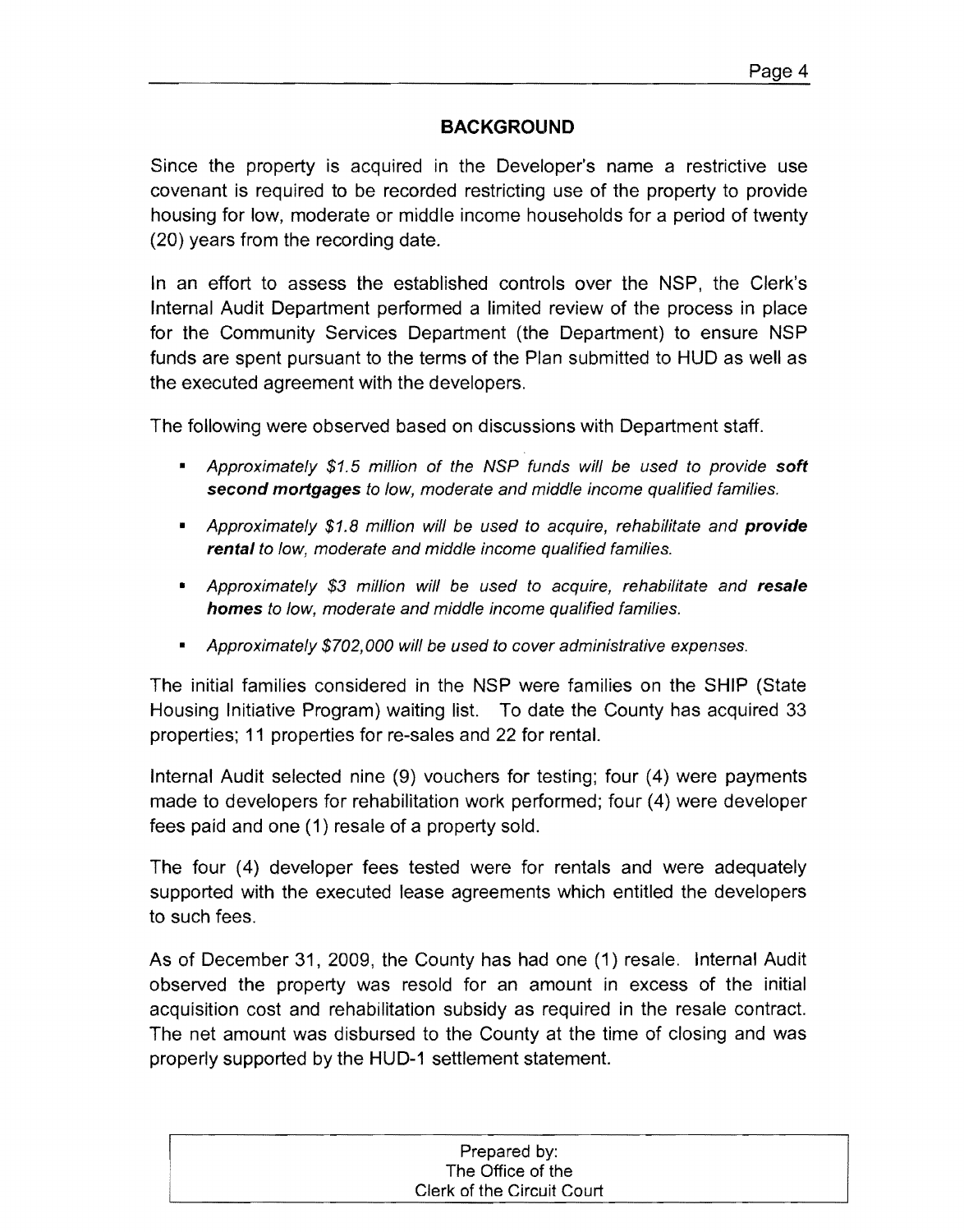### **FINDING NO.1**

### **Inspection ofrehabilitation work should be performed before approving payment to developers.**

During our testing of the rehabilitation work vouchers, we observed the four (4) vouchers tested were lacking audit evidence in the files that the work performed by the developer was inspected or verified by County personnel as required in the developer agreement, sections 5(b) of the rental agreement and 5(c) of the resale agreement. Verification of the rehabilitation work being performed before payment is made is required to conform with contract requirements.

#### **Recommendation**

We recommend inspection of rehabilitation work performed by developers be conducted prior to approving payment for rehabilitation work, audit evidence of such inspection should be noted in the file and retained.

#### **Management Response**

Inspection of rehabilitation work was conducted on all units by a Community Development Project Manager; however, evidence supporting if the work was completed satisfactory or not was lacking. A memo was developed on January 7, 2010 and faxed to Internal Audit to show that a final inspection on units were inspected and completed satisfactorily.

| Prepared by:               |
|----------------------------|
| The Office of the          |
| Clerk of the Circuit Court |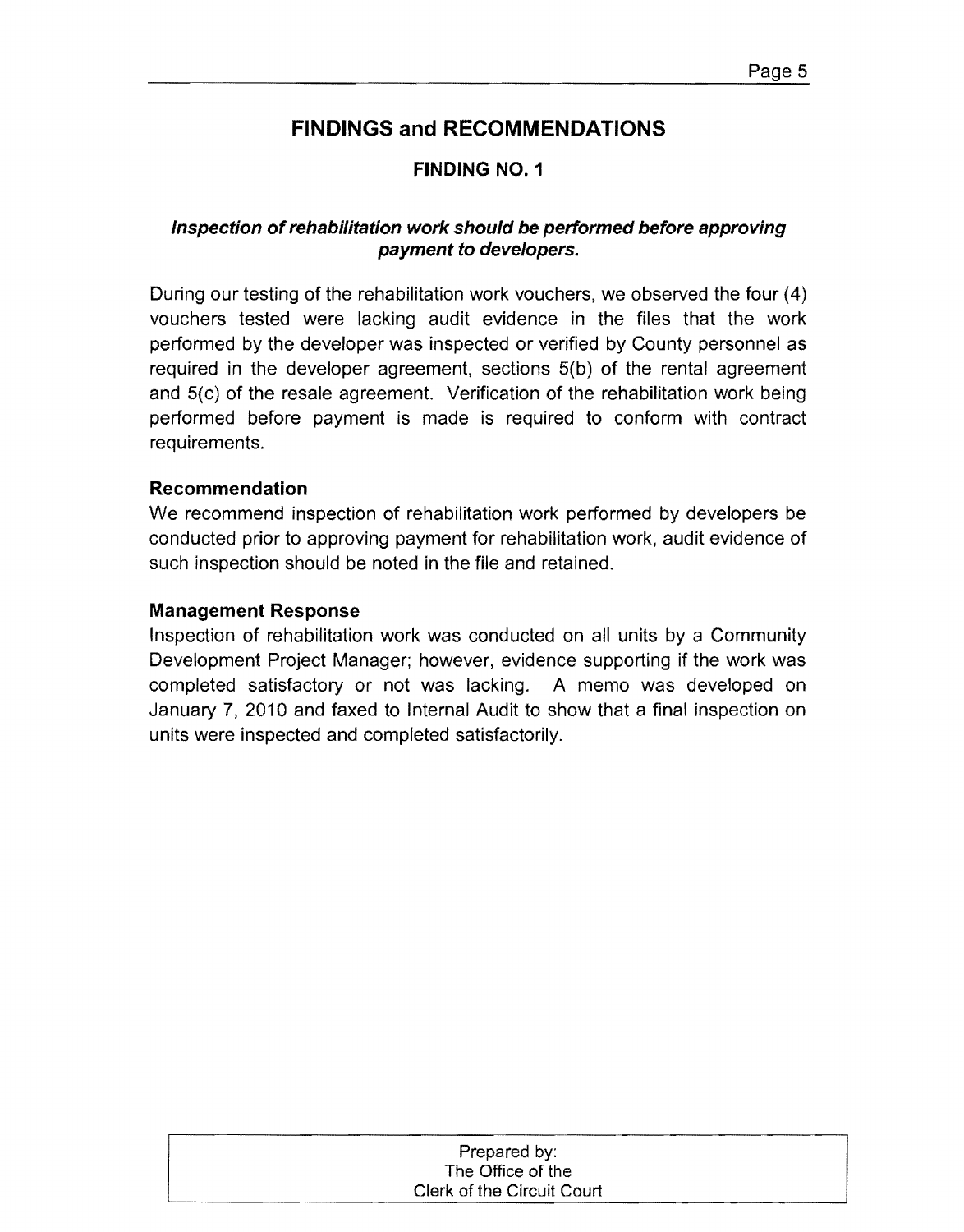### **FINDING NO.2**

#### **Work write-up or estimates submitted by developers should be evaluated for reasonableness.**

We noted in most instances one developer submitted work write up/estimates for the maximum amount of \$15,000. The repair cost per square footage varied significantly from one property to the next, without consistency or basis for how County personnel evaluated the reasonableness of such estimates. Evaluating the reasonableness of the work write up/estimate submitted by the developer will raise awareness and set the tone with developers that ambiguous items will require further clarification/explanation. Moreover, evidence of review will give the assurance that proper due diligence has been exercised in considering the estimates.

#### **Recommendation**

We recommend the project managers assessing reasonableness of the work write-up sign-off as evidence of review indicating proper due diligence has been exercised in assessing the reasonableness of those costs. Items requiring further clarification or explanations from the developer should be noted in the file.

#### **Management Response**

Project Managers are responsible for reviewing work write-ups to ensure reasonable cost of the work to be performed by the developer. Amounts may vary depending on the state of the residential property; to include, but not limited to square footage, age, condition and special requirements or needs of the end buyer.

| Prepared by:               |  |
|----------------------------|--|
| The Office of the          |  |
| Clerk of the Circuit Court |  |
|                            |  |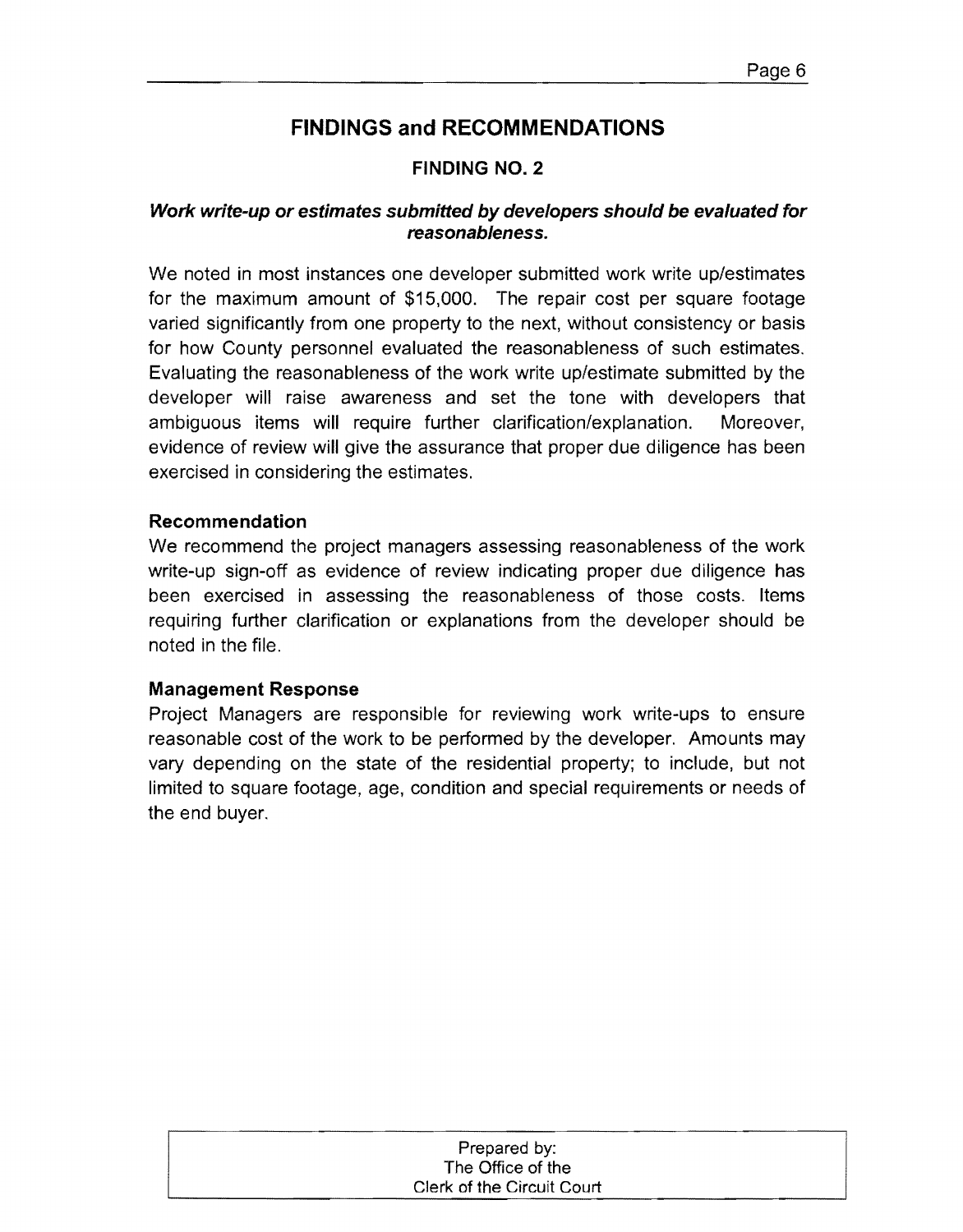### **FINDING NO.3**

### **Sub-contractors used by developers should be approved by the County as required in developers' contracts.**

While testing the sample vouchers for rehabilitation work performed, we noted instances where subcontractors were used that were not approved by the County as required by Sections 3(a) of the rental agreement and 6(b) of the resale agreement. Ensuring that contract provisions are adhered to will ensure compliance with the developers' agreements and set the tone with developers.

#### **Recommendation**

We recommend the Department ensures all sub-contractors used by the developers have been approved by the County as required in Sections 3(a) of the rental agreement and 6(b) of the resale agreement.

#### **Management Response**

Project Managers will ensure subcontractors used by the developers are approved by the County as required by Sections 3(a) of the rental agreement and 6(b) of the resale agreement.

| Prepared by:               |  |
|----------------------------|--|
| The Office of the          |  |
| Clerk of the Circuit Court |  |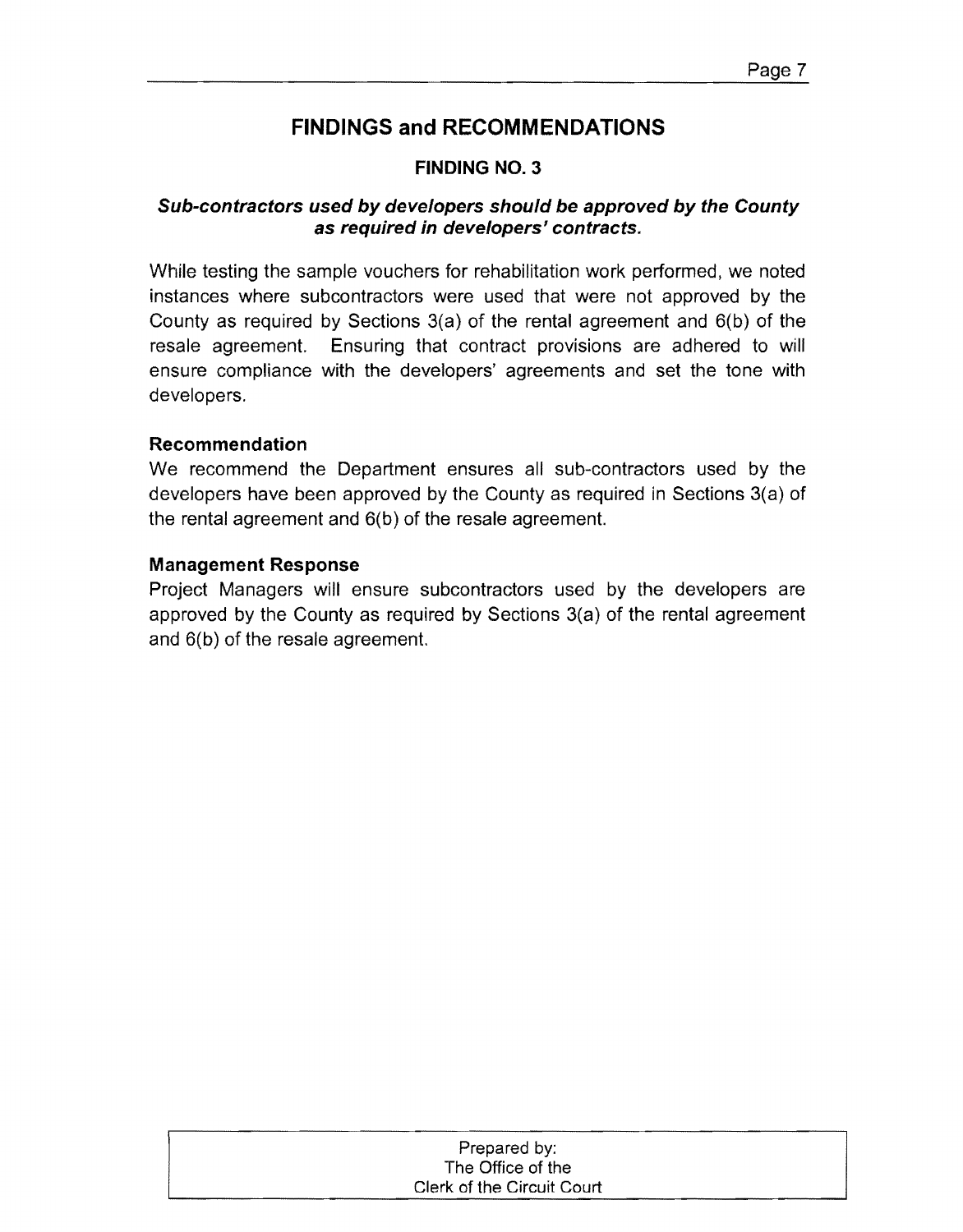### **FINDING NO.4**

#### **Restrictive Use Covenant should be recorded timely.**

Pursuant to Sections 3(f) of the resale agreement and 3(e) of the rental agreement "contemporaneously with the acquisition of each Property, the Developer shall also execute and record a Restrictive Use Covenant." We observed of the nine (9) properties tested; only two (2) restrictive use covenants were recorded. Timely recording of the restrictive use covenants will ensure compliance with the contract.

#### **Recommendation**

We recommend the Department adopts procedures to ensure timely recording of the Restrictive Use Covenant as required by Sections 3(f) of the resale agreement and 3(e) of the rental agreement.

#### **Management Response**

The NSP policy has been updated to ensure that the Restrictive Use Covenants are requested in a timely manner.

| Prepared by:               |
|----------------------------|
| The Office of the          |
| Clerk of the Circuit Court |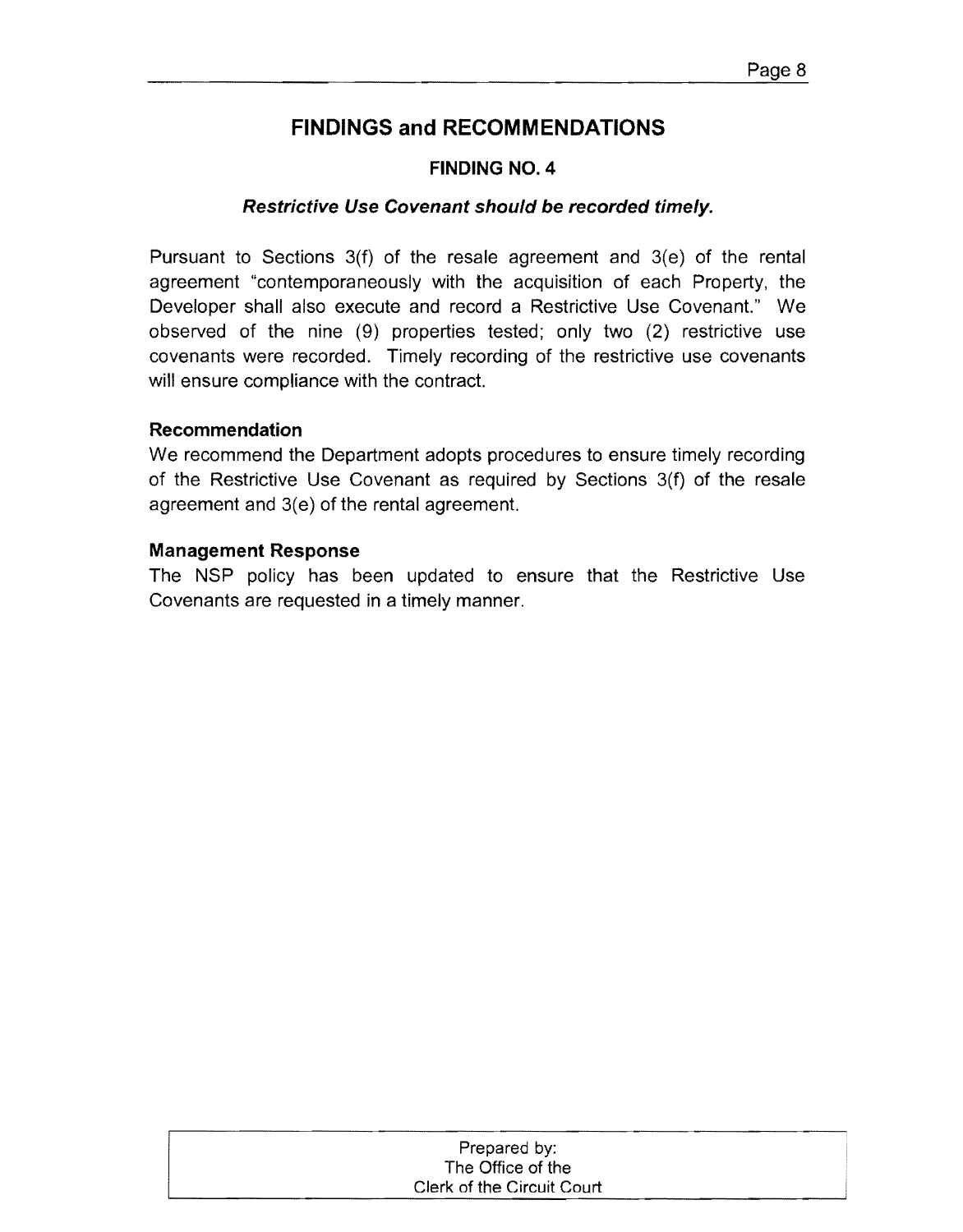### **FINDING NO.5**

### **Internal process to conduct quality control of NSP files should be developed and contract compliance should be monitored.**

We observed during our limited review currently a process does not exist to ensure all required documentation for a transaction/property is retained in the file. We also noted the Department personnel were not well versed with the significant contract terms and conditions of developers' resale and rental agreements.

#### **Recommendation**

Since our review was limited to merely nine (9) vouchers, we suggest the Department develops a process to ensure the NSP files contain all required supporting documentation in the event the grantor agency or any other agencies perform an operational or monitoring audit, the County would be found compliant.

Furthermore, the Department should be cognizant of the significant contract terms and conditions and establish procedures to monitor and ensure compliance with such terms and conditions.

#### **Management Response**

The Community Assistance Division Manager developed NSP monitoring checklist tools to ensure the files contain all required supporting documentation in the event internal or external operational or desk audits are performed. This will also ensure Community Development staff's due diligence with spending federal funds, to the County, end buyer, developers and other involved parties.

The compliance review will include the Program manager and the Division Manager with sample reviewing by the Department Director.

| Prepared by:               |  |
|----------------------------|--|
| The Office of the          |  |
| Clerk of the Circuit Court |  |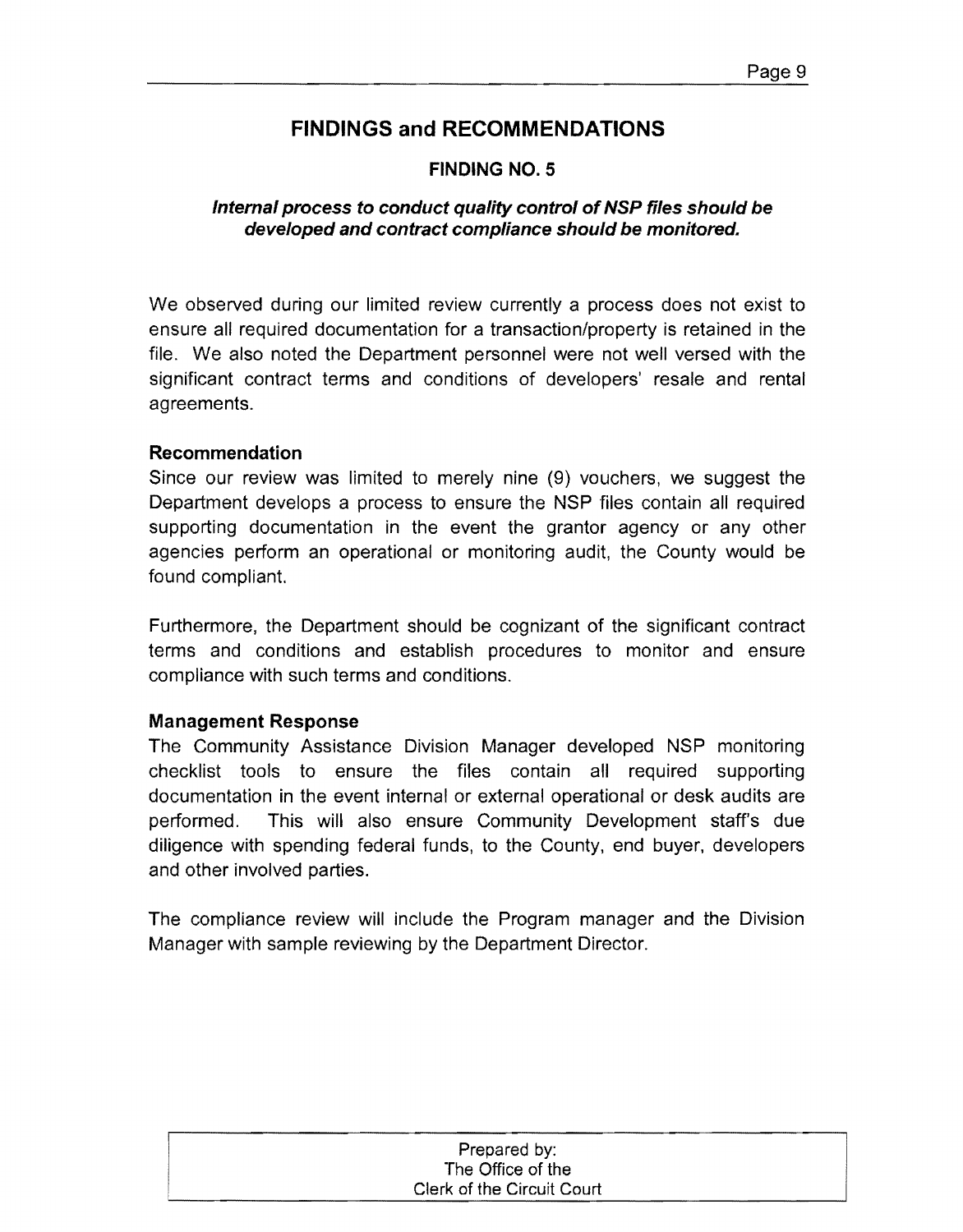### **FINDING NO.6**

# **Formal NSP policies and procedures should be adopted.**

As of the report date, no formal written NSP policies and procedures have been provided to Internal Audit by the Department. During our meeting with the Department's personnel, we requested copies of the policies and procedures in place for the NSP. We were informed by the Department's **HUD**  Administrator that the current policies are in draft form and cannot be distributed. This is not prudent business practice since the NSP has been implemented and funds have been disbursed. The policies should have been formalized and adopted prior to any distribution of funds so all personnel would be cognizant of the procedures.

#### **Recommendation**

We recommend finalizing the draft policies and procedures and adopt them so all personnel involved with the NSP will be aware of those policies and procedures. In addition, the Department should consider conducting in-house training with personnel to ensure all parties are fully aware of the required documentation from developers and should create and adapt a "checklist" for use by all staff and the checklist should be Signed and placed in the file.

#### **Management Response**

The Community Development NSP policy and procedures were in draft form during the fieldwork of the limited review. This policy and its procedures continue to be updated as best practices are identified and implemented by other jurisdictions and **HUD** and as federal regulations from **HUD** are implemented; and as Community Development staff deems necessary. These newly revised procedures have been adopted by the Division Manager and Department Director.

The Division Manager will conduct a review of this policy and its procedures with all project management staff.

| Prepared by:               |
|----------------------------|
| The Office of the          |
| Clerk of the Circuit Court |